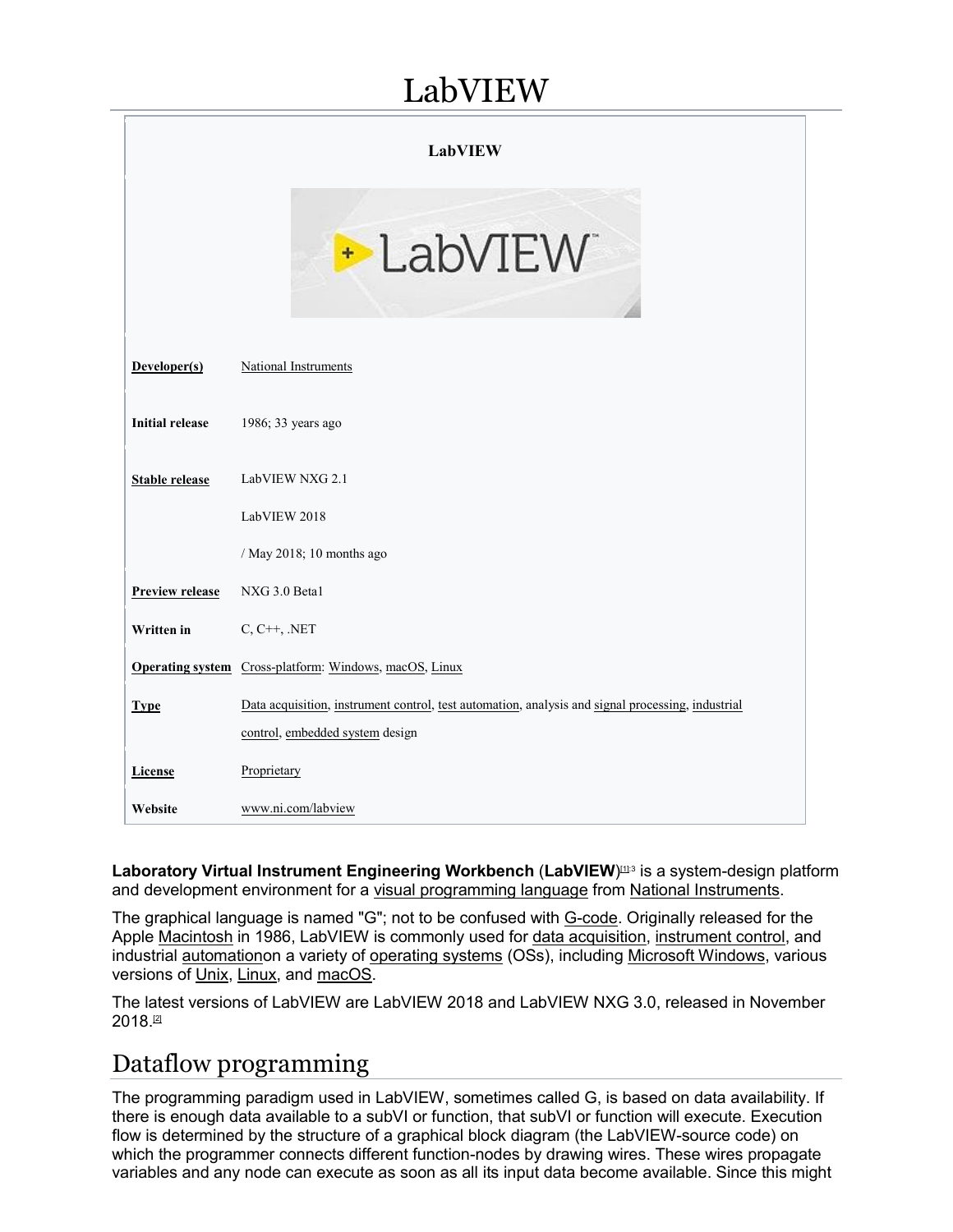be the case for multiple nodes simultaneously, LabVIEW can execute inherently in parallel.[3]:1-2 Multiprocessing and multi-threading hardware is exploited automatically by the built-in scheduler, which multiplexes multiple OS threads over the nodes ready for execution.

# Graphical programming

LabVIEW integrates the creation of user interfaces (termed front panels) into the development cycle. LabVIEW programs-subroutines are termed virtual instruments (VIs). Each VI has three components: a block diagram, a front panel, and a connector pane. The last is used to represent the VI in the block diagrams of other, calling VIs. The front panel is built using controls and indicators. Controls are inputs: they allow a user to supply information to the VI. Indicators are outputs: they indicate, or display, the results based on the inputs given to the VI. The back panel, which is a block diagram, contains the graphical source code. All of the objects placed on the front panel will appear on the back panel as terminals. The back panel also contains structures and functions which perform operations on controls and supply data to indicators. The structures and functions are found on the Functions palette and can be placed on the back panel. Collectively controls, indicators, structures, and functions are referred to as nodes. Nodes are connected to one another using wires, e.g., two controls and an indicator can be wired to the addition function so that the indicator displays the sum of the two controls. Thus a virtual instrument can be run as either a program, with the front panel serving as a user interface, or, when dropped as a node onto the block diagram, the front panel defines the inputs and outputs for the node through the connector pane. This implies each VI can be easily tested before being embedded as a subroutine into a larger program.

The graphical approach also allows nonprogrammers to build programs by dragging and dropping virtual representations of lab equipment with which they are already familiar. The LabVIEW programming environment, with the included examples and documentation, makes it simple to create small applications. This is a benefit on one side, but there is also a certain danger of underestimating the expertise needed for high-quality G programming. For complex algorithms or large-scale code, it is important that a programmer possess an extensive knowledge of the special LabVIEW syntax and the topology of its memory management. The most advanced LabVIEW development systems offer the ability to build stand-alone applications. Furthermore, it is possible to create distributed applications, which communicate by a client–server model, and are thus easier to implement due to the inherently parallel nature of G.

#### **Widely-accepted design patterns**

Applications in LabVIEW are usually designed using well-known architectures, known as design patterns. The most common design patterns for graphical LabVIEW applications are listed in the table below.

| Design pattern                       | <b>Purpose</b>                                               | <b>Implementation details</b>                                                                                                                                                                         | Use cases                                                                                | <b>Limitations</b>                                 |
|--------------------------------------|--------------------------------------------------------------|-------------------------------------------------------------------------------------------------------------------------------------------------------------------------------------------------------|------------------------------------------------------------------------------------------|----------------------------------------------------|
| <b>Functional Global</b><br>Variable | Exchange<br>information<br>without using<br>global variables | A shift register of a while loop is<br>used to store the data and the<br>while loop runs only one<br>iteration in a "non-reentrant" VI                                                                | Exchange<br>$\bullet$<br>information with<br>less wiring                                 | All owning VIs are<br>kept in memory               |
| State machine <sup>[4]</sup>         | Controlled<br>execution that<br>depends on past<br>events    | Case structure inside a while<br>loop pass an enumerated<br>variable to a shift register,<br>representing the next state;<br>complex state machines can be<br>designed using the Statechart<br>module | User interfaces<br>Complex logic<br>$\bullet$<br>Communication<br>$\bullet$<br>protocols | All possible states<br>must be known in<br>advance |
| Event-driven user<br>interface       | Lossless<br>processing of user<br>actions                    | GUI events are captured by an<br>event structure queue, inside a<br>while loop; the while loop is<br>suspended by the event structure                                                                 | Graphical user<br>$\bullet$<br>interface                                                 | Only one event<br>structure in a loop              |

#### **Common design patterns for LabVIEW applications**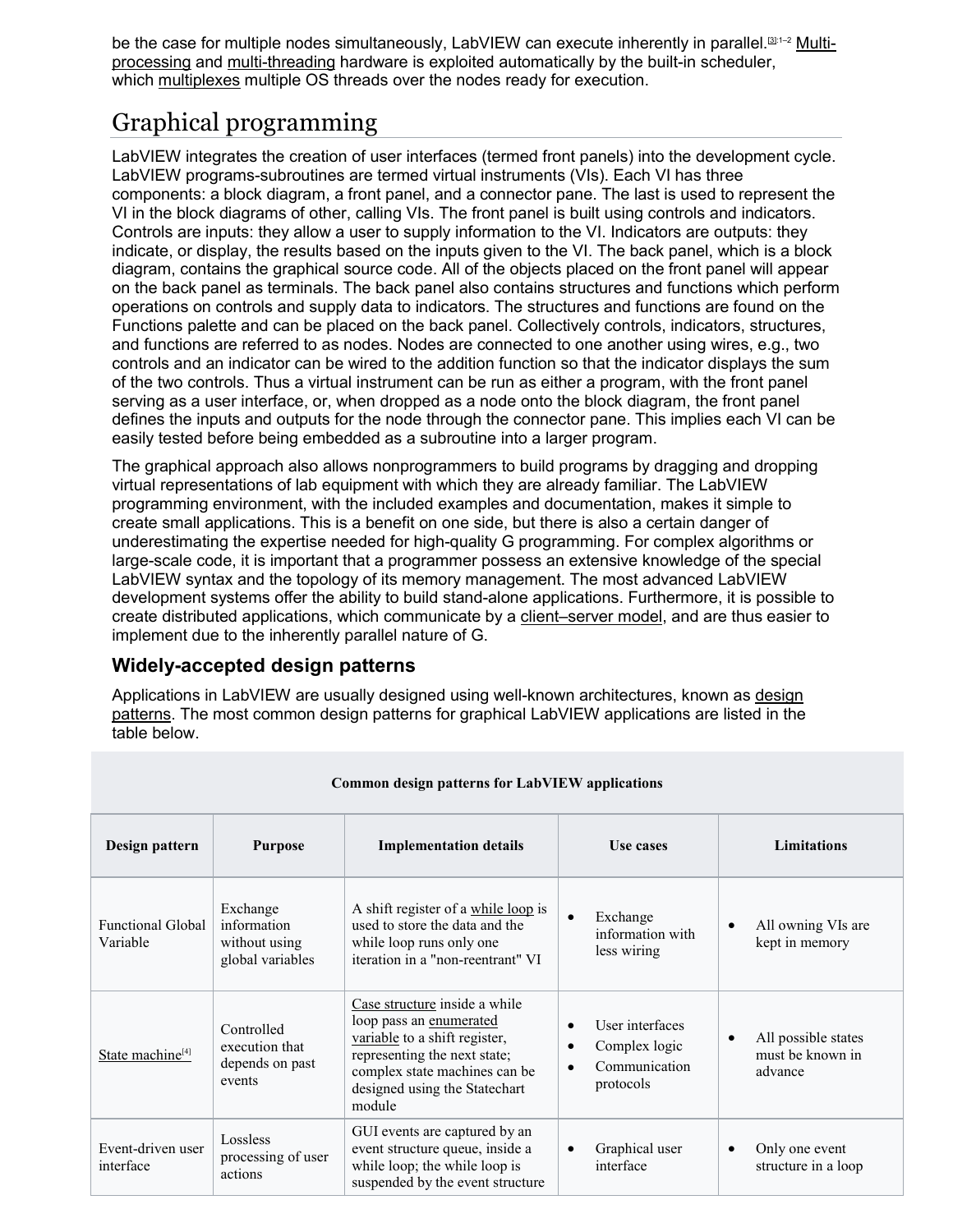|                                                                       |                                                                          | and resumes only when the<br>desired events are captured                                                                                                                                                         |                                                         |                                                                  |
|-----------------------------------------------------------------------|--------------------------------------------------------------------------|------------------------------------------------------------------------------------------------------------------------------------------------------------------------------------------------------------------|---------------------------------------------------------|------------------------------------------------------------------|
| Master-slave <sup>[5]</sup>                                           | Run independent<br>processes<br>simultaneously                           | Several parallel while loops, out<br>of which one functions as the<br>"master", controlling the "slave"<br>loops                                                                                                 | Simple GUI for<br>data acquisition<br>and visualization | Attention to and<br>prevention of race<br>conditions is required |
| Producer-<br>consumer <sup>[6]</sup>                                  | Asynchronous of<br>multithreaded<br>execution of loops                   | A master loop controls the<br>execution of two slave loops, that<br>communicate using notifiers,<br>queues and semaphores; data-<br>independent loops are<br>automatically executed in<br>separate threads       | Data sampling and<br>visualization                      | Order of execution is<br>not obvious to control                  |
| Queued state<br>machine with<br>event-driven<br>producer-<br>consumer | Highly responsive<br>user-interface for<br>multithreaded<br>applications | An event-driven user interface is<br>placed inside the producer loop<br>and a state machine is placed<br>inside the consumer loop,<br>communicating using queues<br>between themselves and other<br>parallel VIs | Complex<br>$\bullet$<br>applications                    |                                                                  |

# Benefits

#### **Interfacing to devices**

LabVIEW includes extensive support for interfacing to devices, instruments, camera, and other devices. Users interface to hardware by either writing direct bus commands (USB, GPIB, Serial) or using high-level, device-specific, drivers that provide native LabVIEW function nodes for controlling the device.

LabVIEW includes built-in support for NI hardware platforms such

as CompactDAQ and CompactRIO, with a large number of device-specific blocks for such hardware, the *Measurement and Automation eXplorer* (MAX) and *Virtual Instrument Software Architecture* (VISA) toolsets.

National Instruments makes thousands of device drivers available for download on the NI Instrument Driver Network (IDNet).<sup>[2]</sup>

#### **Code compiling**

LabVIEW includes a compiler that produces native code for the CPU platform. This aids performance. The graphical code is translated into executable machine code by a compiler. The LabVIEW syntax is strictly enforced during the editing process and compiled into the executable machine code when requested to run or upon saving. In the latter case, the executable and the source code are merged into a single file. The executable runs with the help of the LabVIEW runtime engine, which contains some pre-compiled code to perform common tasks that are defined by the G language. The run-time engine reduces compiling time and provides a consistent interface to various operating systems, graphic systems, hardware components, etc. The run-time environment makes the code portable across platforms. Generally, LabVIEW code can be slower than equivalent compiled C code, although the differences often lie more with program optimization than inherent execution speed.[*citation needed*]

#### **Large libraries**

Many libraries with a large number of functions for data acquisition, signal generation, mathematics, statistics, signal conditioning, analysis, etc., along with numerous for functions such as integration, filters, and other specialized abilities usually associated with data capture from hardware sensors is enormous. In addition, LabVIEW includes a text-based programming component named MathScript with added functions for signal processing, analysis, and mathematics. MathScript can be integrated with graphical programming using *script nodes* and uses a syntax that is compatible generally with <u>MATLAB</u>.<sup>⊠</sup>

#### **Parallel programming**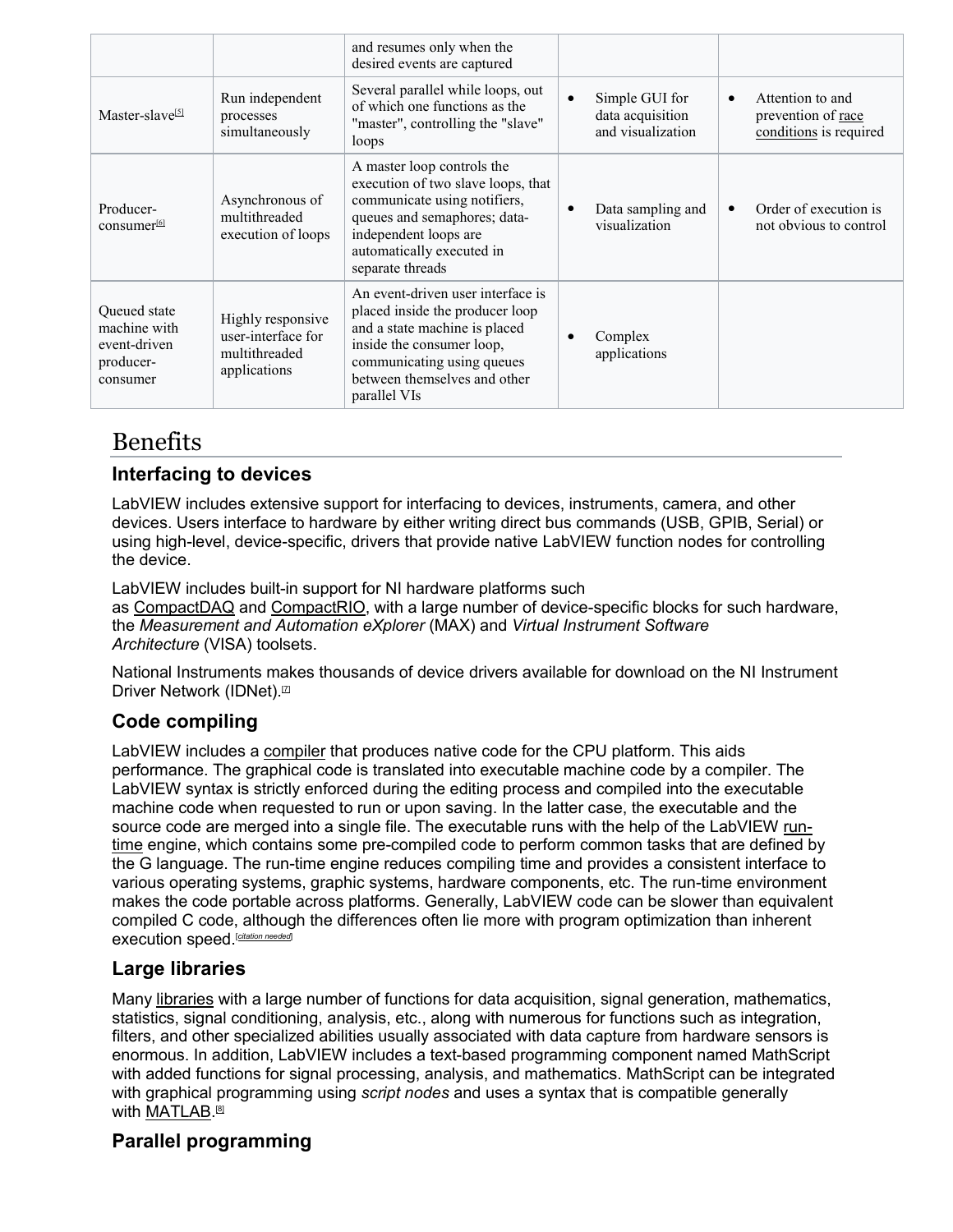LabVIEW is an inherently concurrent language, so it is very easy to program multiple tasks that are performed in parallel via multithreading. For example, this is done easily by drawing two or more parallel while loops and connecting them to two separate nodes. This is a great benefit for test system automation, where it is common practice to run processes like test sequencing, data recording, and hardware interfacing in parallel.

#### **Ecosystem**

Due to the longevity and popularity of the LabVIEW language, and the ability for users to extend its functions, a large ecosystem of third party add-ons has developed via contributions from the community. This ecosystem is available on the LabVIEW Tools Network, which is a marketplace for both free and paid LabVIEW add-ons.

#### **User community**

There is a low-cost LabVIEW Student Edition aimed at educational institutions for learning purposes. There is also an active community of LabVIEW users who communicate through several electronic mailing lists (email groups) and Internet forums.

#### **Home Bundle Edition**

National Instruments provides a low cost LabVIEW Home Bundle Edition.<sup>[9]</sup>

### Criticism

LabVIEW is a proprietary product of National Instruments. Unlike common programming languages such as C or Fortran, LabVIEW is not managed or specified by a third party standards committee such as American National Standards Institute (ANSI), Institute of Electrical and Electronics Engineers (IEEE), International Organization for Standardization (ISO), etc. Many users have criticised it for its tendency to freeze or crash during simple tasks, often requiring the software to be shut down and restarted.

#### **Slow**

Very small applications still have to start the runtime environment which is a large and slow task. This tends to restrict LabVIEW to monolithic applications. Examples of this might be tiny programs to grab a single value from some hardware that can be used in a scripting language - the overheads of the runtime environment render this approach impractical with LabVIEW.[*citation needed*]

#### **Non-textual**

G language being non-textual, software tools such as versioning, side-by-side (or diff) comparison, and version code change tracking cannot be applied in the same manner as for textual programming languages. There are some additional tools to make comparison and merging of code with source code control (versioning) tools such as subversion, CVS and Perforce. [10][11][12]

#### **No zoom function**

There was no ability to zoom in to (or enlarge) a VI which will be hard to see on a large, highresolution monitor, although this feature was released as of 2017.[13][14]

### Release history

In 2005, starting with LabVIEW 8.0, major versions are released around the first week of August, to coincide with the annual National Instruments conference NI Week, and followed by a bug-fix release the following February.

In 2009, National Instruments began naming releases after the year in which they are released. A bug-fix is termed a Service Pack, for example, the 2009 service pack 1 was released in February 2010.

In 2017, National Instruments moved the annual conference to May and released LabVIEW 2017 along side a completely redesigned LabVIEW NXG 1.0 built on Windows Presentation Foundation (WPF).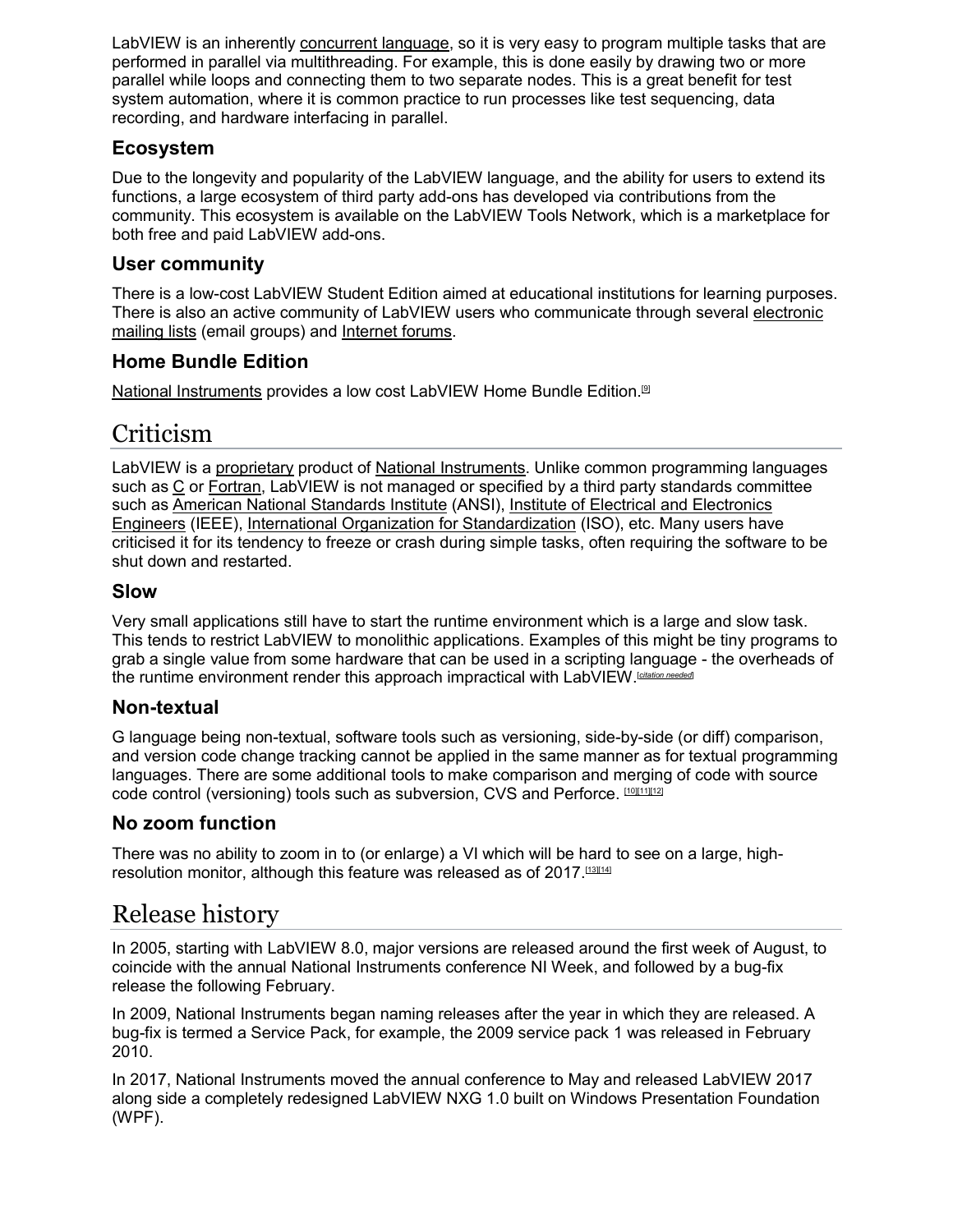| Name-version                                                     | <b>Build</b><br>number | Date             |
|------------------------------------------------------------------|------------------------|------------------|
| LabVIEW project begins                                           |                        | April 1983       |
| LabVIEW 1.0 (for Macintosh)                                      | $\mathbf{?}\mathbf{?}$ | October 1986     |
| LabVIEW 2.0                                                      | $\mathbf{?}\mathbf{?}$ | January 1990     |
| LabVIEW 2.5 (first release for Sun & Windows)                    | $\mathbf{?}\mathbf{?}$ | August 1992      |
| LabVIEW 3.0 (Multiplatform)                                      | $\mathbf{?}\mathbf{?}$ | <b>July 1993</b> |
| LabVIEW 3.0.1 (first release for Windows NT)                     | $\mathbf{?}\mathbf{?}$ | 1994             |
| LabVIEW 3.1                                                      | $\mathbf{?}\mathbf{?}$ | 1994             |
| LabVIEW 3.1.1 (first release with "application builder" ability) | $\mathbf{?}\mathbf{?}$ | 1995             |
| LabVIEW 4.0                                                      | $\mathbf{?}\mathbf{?}$ | April 1996       |
| LabVIEW 4.1                                                      | $\mathbf{?}\mathbf{?}$ | 1997             |
| LabVIEW 5.0                                                      | $\mathbf{?}\mathbf{?}$ | February 1998    |
| LabVIEW RT (Real Time)                                           | $\mathbf{?}\mathbf{?}$ | May 1999         |
| LabVIEW 6.0 (6i)                                                 | 6.0.0.4005             | 26 July 2000     |
| LabVIEW 6.1                                                      | 6.1.0.4004             | 12 April 2001    |
| LabVIEW 7.0 (Express)                                            | 7.0.0.4000             | April 2003       |
| LabVIEW PDA module first released                                | $\mathbf{?}\mathbf{?}$ | May 2003         |
| LabVIEW FPGA module first released                               | $\mathbf{?}\mathbf{?}$ | June 2003        |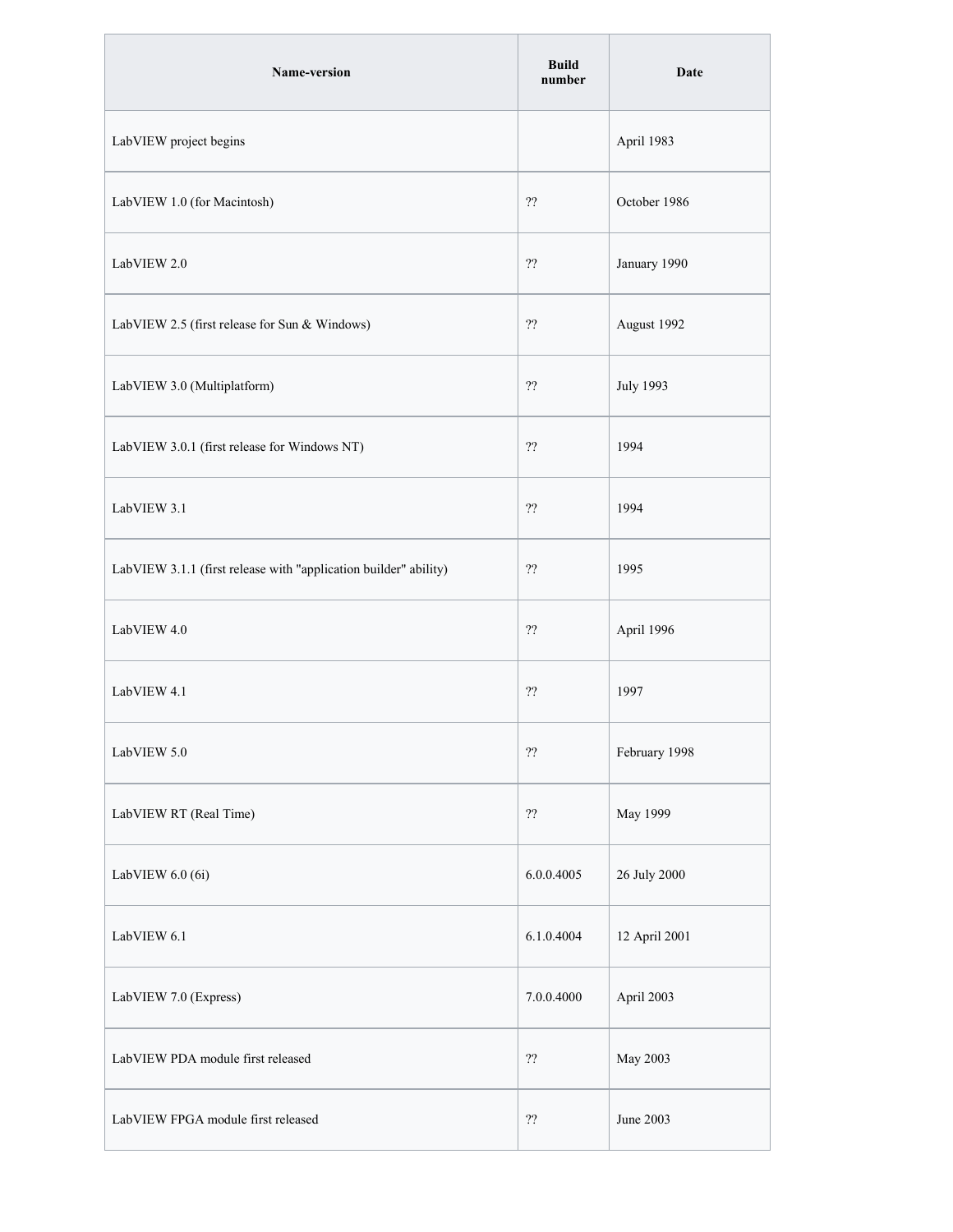| LabVIEW 7.1                                              | 7.1.0.4000             | 2004              |
|----------------------------------------------------------|------------------------|-------------------|
| LabVIEW Embedded module first released                   | ??                     | May 2005          |
| LabVIEW 8.0                                              | 8.0.0.4005             | September 2005    |
| LabVIEW 8.20 (native Object Oriented Programming)        | $\mathbf{?}\mathbf{?}$ | August 2006       |
| LabVIEW 8.2.1                                            | 8.2.1.4002             | 21 February 2007  |
| LabVIEW 8.5                                              | 8.5.0.4002             | 2007              |
| LabVIEW 8.6                                              | 8.6.0.4001             | 24 July 2008      |
| LabVIEW 8.6.1                                            | 8.6.0.4001             | 10 December 2008  |
| LabVIEW 2009 (32 and 64-bit)                             | 9.0.0.4022             | 4 August 2009     |
| LabVIEW 2009 SP1                                         | 9.0.1.4011             | 8 January 2010    |
| LabVIEW 2010                                             | 10.0.0.4032            | 4 August 2010     |
| LabVIEW 2010 f2                                          | 10.0.0.4033            | 16 September 2010 |
| LabVIEW 2010 SP1                                         | 10.0.1.4004            | 17 May 2011       |
| LabVIEW for LEGO MINDSTORMS (2010 SP1 with some modules) |                        | August 2011       |
| LabVIEW 2011                                             | 11.0.0.4029            | 22 June 2011      |
| LabVIEW 2011 SP1                                         | 11.0.1.4015            | 1 March 2012      |
| LabVIEW 2012                                             | 12.0.0.4029            | August 2012       |
| LabVIEW 2012 SP1                                         | 12.0.1.4013            | December 2012     |
| LabVIEW 2013                                             | 13.0.0.4047            | August 2013       |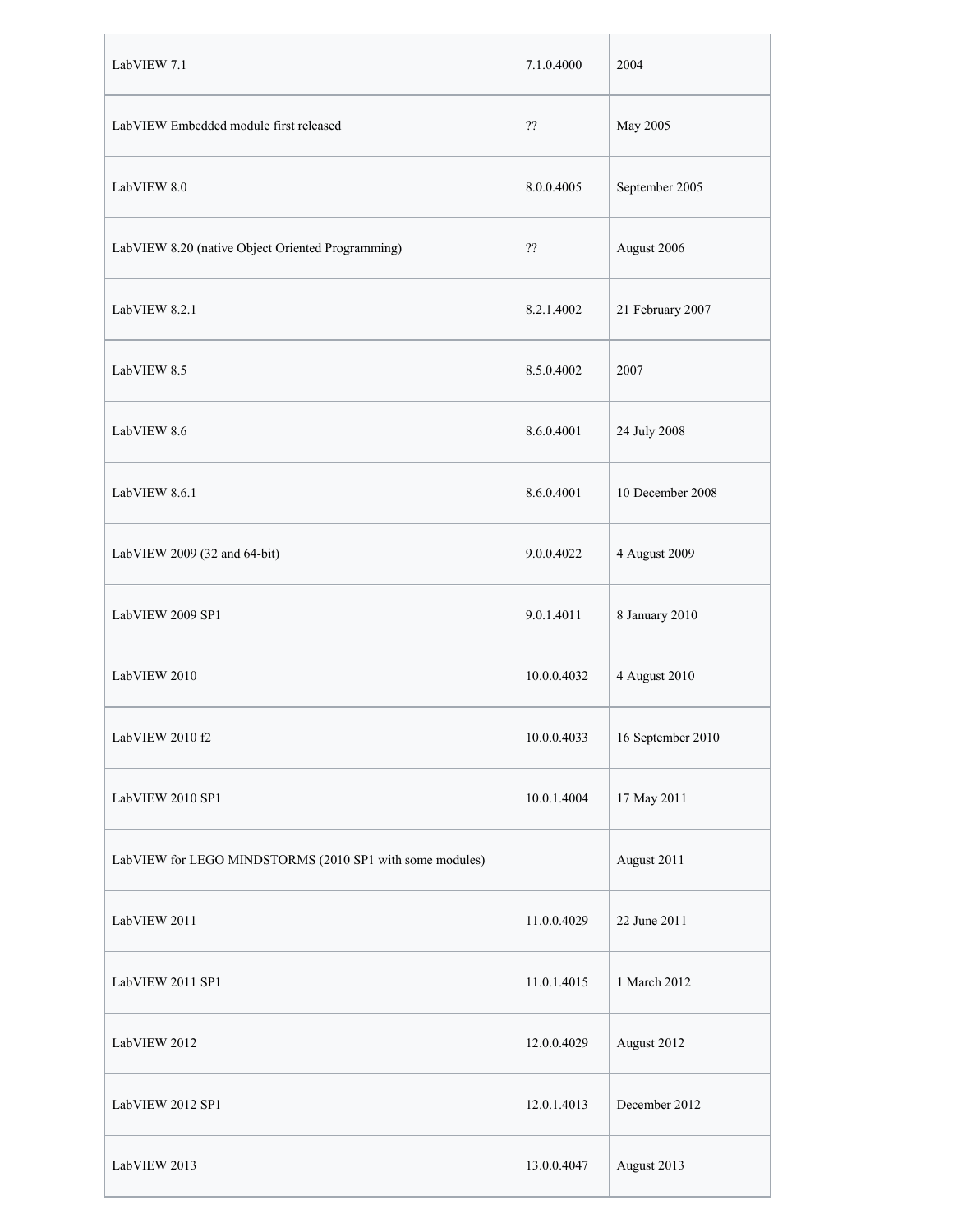| LabVIEW 2013 SP1 | 13.0.1.4017 | March 2014[15]           |
|------------------|-------------|--------------------------|
| LabVIEW 2014     |             | August 2014              |
| LabVIEW 2014 SP1 | 14.0.1.4008 | March 2015               |
| LabVIEW 2015     | 15.0f2      | August 2015              |
| LabVIEW 2015 SP1 | 15.0.1f1    | March 2016               |
| LabVIEW 2016     | 16.0.0      | August 2016              |
| LabVIEW 2017     | 17.0f1      | May 2017                 |
| LabVIEW 2017 SP1 | 17.0.1f1    | Jan 2018 <sup>[16]</sup> |
| LabVIEW 2018     | 18.0        | May 2018                 |

## Repositories and libraries

OpenG, as well as LAVA Code Repository (LAVAcr), serve as repositories for a wide range of Open Source LabVIEW applications and libraries. SourceForge has LabVIEW listed as one of the possible languages in which code can be written.

VI Package Manager has become the standard package manager for LabVIEW libraries. It is very similar in purpose to Ruby's RubyGems and Perl's CPAN, although it provides a graphical user interface similar to the Synaptic Package Manager. VI Package Manager provides access to a repository of the OpenG (and other) libraries for LabVIEW.

Tools exist to convert MathML into G code.[17]

# Related software[edit]

National Instruments also offers a product named Measurement Studio, which offers many of the test, measurement, and control abilities of LabVIEW, as a set of classes for use with Microsoft Visual Studio. This allows developers to harness some of LabVIEW's strengths within the text-based .NET Framework. National Instruments also offers LabWindows/CVI as an alternative for ANSI C programmers.

When applications need sequencing, users often use LabVIEW with TestStand test management software, also from National Instruments.

The Ch interpreter is a  $C/C++$  interpreter that can be embedded in LabVIEW for scripting.<sup>[18]</sup>

The TRIL Centre Ireland BioMobius platform and DSP Robotics' FlowStone DSP also use a form of graphical programming similar to LabVIEW, but are limited to the biomedical and robotics industries respectively.

LabVIEW has a direct node with modeFRONTIER, a multidisciplinary and multi-objective optimization and design environment, written to allow coupling to almost any computer-aided engineering tool. Both can be part of the same process workflow description and can be virtually driven by the optimization technologies available in modeFRONTIER.